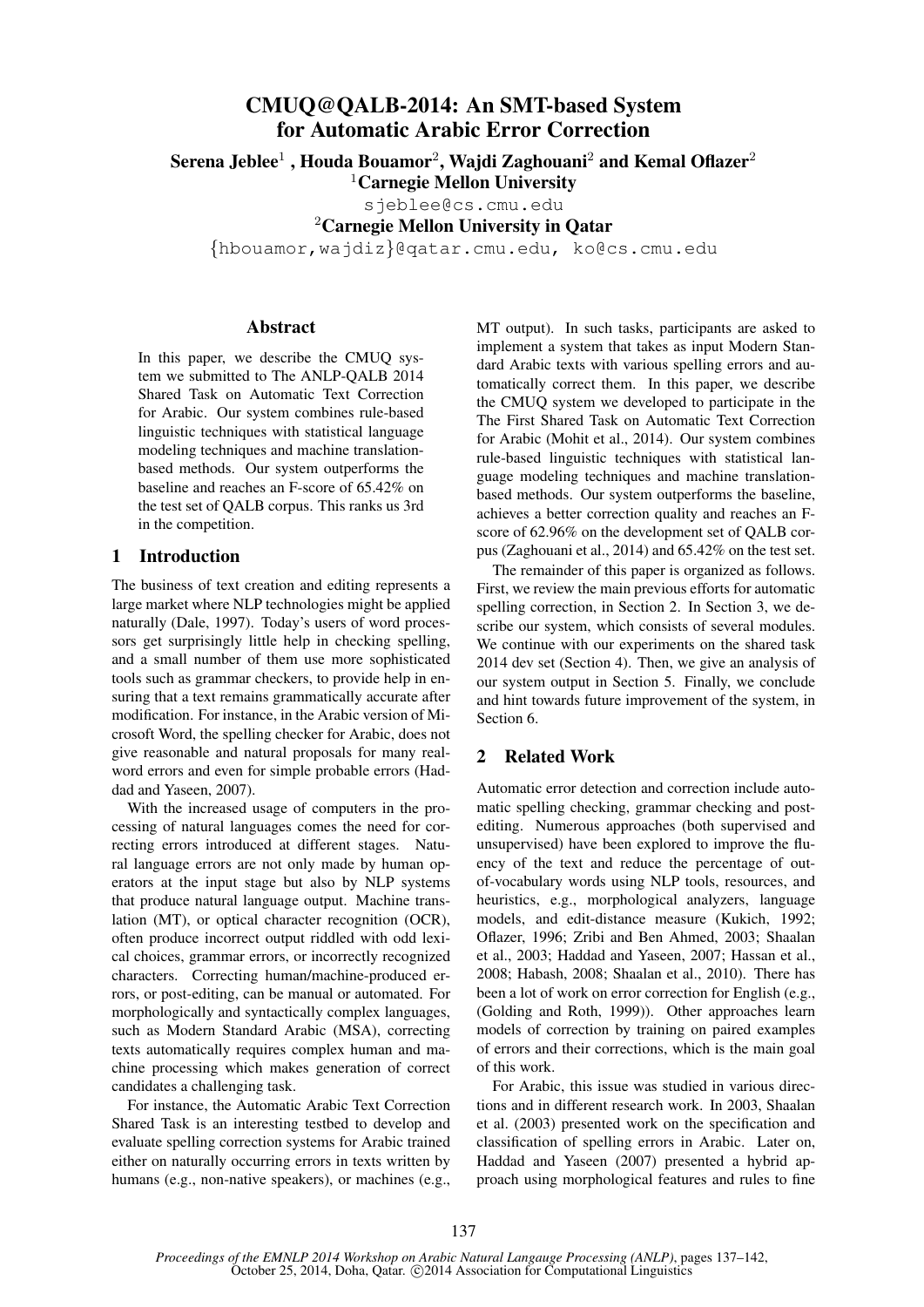tune the word recognition and non-word correction method. In order to build an Arabic spelling checker, Attia et al. (2012) developed semi-automatically, a dictionary of 9 million fully inflected Arabic words using a morphological transducer and a large corpus. They then created an error model by analyzing error types and by creating an edit distance ranker. Finally, they analyzed the level of noise in different sources of data and selected the optimal subset to train their system. Alkanhal et al. (2012) presented a stochastic approach for spelling correction of Arabic text. They used a context-based system to automatically correct misspelled words. First of all, a list is generated with possible alternatives for each misspelled word using the Damerau-Levenshtein edit distance, then the right alternative for each misspelled word is selected stochastically using a lattice search, and an n-gram method. Shaalan et al. (2012) trained a Noisy Channel Model on word-based unigrams to detect and correct spelling errors. Dahlmeier and Ng (2012a) built specialized decoders for English grammatical error correction. More recently, (Pasha et al., 2014) created MADAMIRA, a system for morphological analysis and disambiguation of Arabic, this system can be used to improve the accuracy of spelling checking system especially with Hamza spelling correction.

In contrast to the approaches described above, we use a machine translation (MT) based method to train an error correction system. To the best of our knowledge, this is the first error correction system for Arabic using an MT approach.

## 3 Our System

Our system is a pipeline that consists of several different modules. The baseline system uses a spelling checking module, and the final system uses a phrasebased statistical machine translation system. To preproces the text, we use the provided output of MADAMIRA (Pasha et al., 2014) and a rule-based correction. We then do a rule-based post-processing to fix the punctuation.

#### 3.1 Baseline Systems

For the baseline system, we try a common spelling checking approach. We first pre-process the data using the features from MADAMIRA (see Feature 14 Replacement), then we use a noisy channel model for spelling checking.

#### Feature 14 Replacement

The first step in the pipeline is to extract MADAMIRA's 14th feature from the *.column file* and replace each word in the input text with this form. MADAMIRA uses morphological disambiguation and SVM analysis to select the most likely fully diacritized Arabic word for the input word. The 14th feature represents the undiacritized form of the most likely word. This step corrects many Hamza placement or

omission errors, which makes a good base for other correction modules.

#### Spelling Correction

The spelling checker is based on a noisy channel model - we use a word list and language model to determine the most probable correct Arabic word that could have generated the incorrect form that we have in the text. For detecting spelling errors we use the AraComLex word list for spelling checking (Attia et al., 2012), which contains about 9 million Arabic words.<sup>1</sup> We look up the word from the input sentence in this list, and attempt to correct those that are not found in the list. We also train a mapping of incorrect words and possible corrections from the edits in the training data. If the word is in this map, the list of possible corrections from the training data becomes the candidate list. If the word is not in the trained map, the candidate list is created by generating a list of words with common insertions, substitutions, and deletions, according to the list in (Attia et al., 2012). Each candidate is generated by performing these edits and has a weight according to the edit distance weights in the list. We then prune the candidate list by keeping only the lowest weight words, and removing candidates that are not found in the word list. The resulting sentence is scored with a 3-gram language model built with KenLM (Heafield et al., 2013) on the correct side of the training data. The top one sentence is then kept and considerd as the "corrected" one.

This module handles spelling errors of individual words; it does not handle split/merge errors or word reordering. The spelling checker sometimes attempts to correct words that were already correct, because the list does not contain named entities or transliterations, and it does not contain all possible correct Arabic words. Because the spelling checker module decreased the overall performance, it is not included in our final system.

#### 3.2 Final System

#### Feature 14 Replacement

The first step in our final system is Feature 14 Replacement, as described above.

#### Rule-based Clitic Correction

With the resulting data, we apply a set of rules to reattach clitics that may have been split apart from the base word. After examining the train dataset, we realized that 95% of word merging cases involve " $\gamma$ " attachment. When found by themselves, the clitics are attached to either the previous word or next word, based on whether they generally appear as prefixes or suffixes. The clitics handled by this module are specified in Table 2.

We also remove extra characters by replacing a sequence of 3 or more of the same character with a single

<sup>1</sup>http://sourceforge.net/projects/ arabic-wordlist/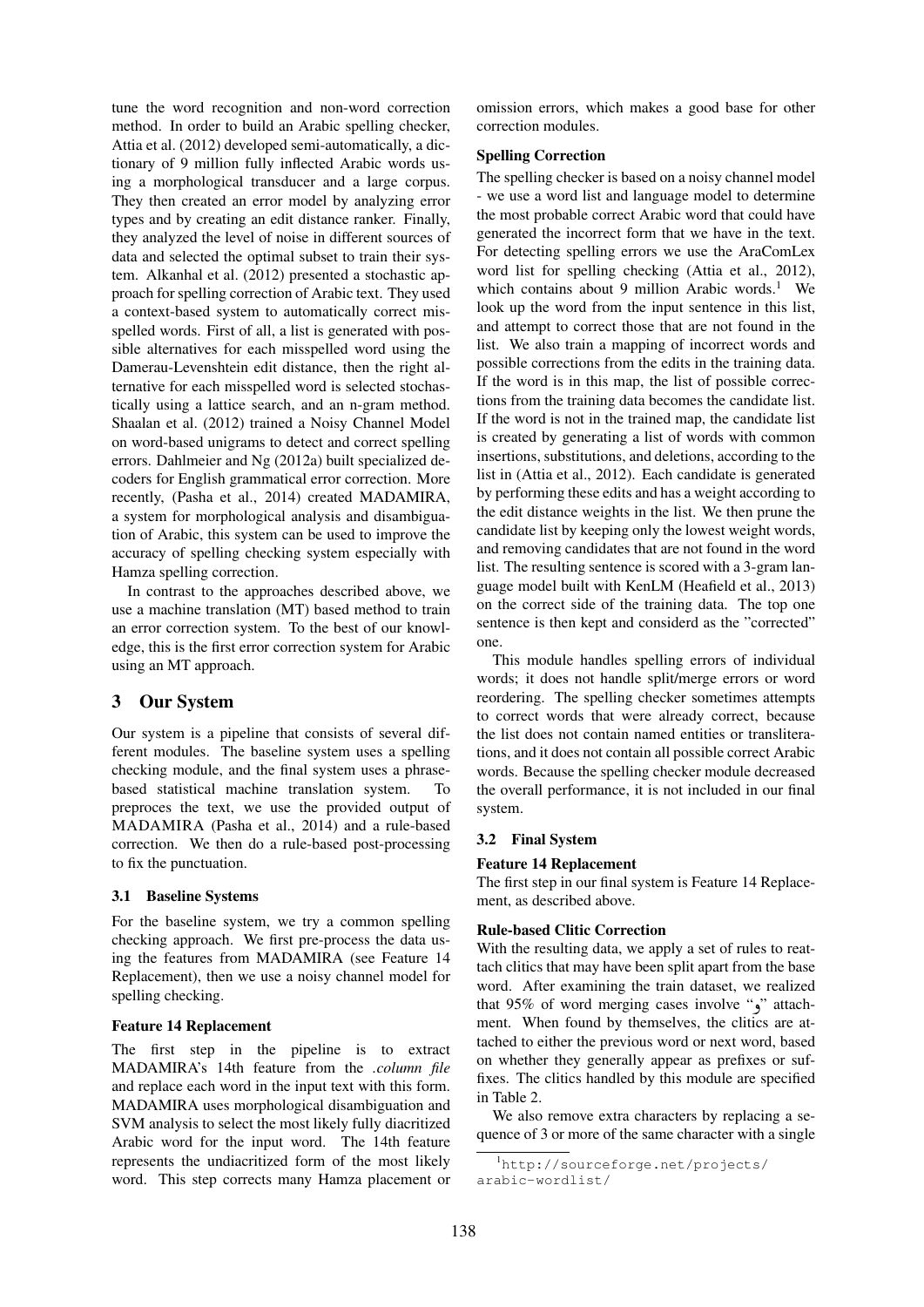|                                                 | Dev                |        |        |                  |        |        |
|-------------------------------------------------|--------------------|--------|--------|------------------|--------|--------|
|                                                 | <b>Exact Match</b> |        |        | <b>No Punct</b>  |        |        |
|                                                 | <b>Precision</b>   | Recall | F1     | <b>Precision</b> | Recall | F1     |
| <b>Feature 14</b>                               | 0.7746             | 0.3210 | 0.4539 | 0.8100           | 0.5190 | 0.6326 |
| <b>Feature 14 + Spelling checker (baseline)</b> | 0.4241             | 0.3458 | 0.3810 | 0.4057           | 0.4765 | 0.4382 |
| <b>Feature 14 + Clitic Rules</b>                | 0.7884             | 0.3642 | 0.4983 | 0.8149           | 0.5894 | 0.6841 |
| Feature 14 + Phrase-based MT                    | 0.7296             | 0.5043 | 0.5964 | 0.7797           | 0.6397 | 0.7028 |
| Feature 14 + Clitic Rules + Phrase-based MT     | 0.7571             | 0.5389 | 0.6296 | 0.8220           | 0.6850 | 0.7473 |
|                                                 | <b>Test</b>        |        |        |                  |        |        |
| Feature 14 + Clitic Rules + Phrase-based MT     | 0.7797             | 0.5635 | 0.6542 | 0.7438           | 0.6855 | 0.7135 |

Table 1: System results on the dev set (upper part) and on the test set (lower part).

| Attach clitic to              | <b>Clitics</b>                                                                 |
|-------------------------------|--------------------------------------------------------------------------------|
| <b>Beginning of next word</b> | {س ,ف ,ب ,ال ,و }                                                              |
| End of previous word          | $\{ \varphi, \varphi, \varphi, \varphi, \varphi, \varphi, \varphi, \varphi \}$ |
|                               |                                                                                |

Table 2: Clitics handled by the rule-based module.

instance of that character (e.g. !!!!!!! would be replaced with !).

#### Statistical Phrase-based Model

We use the Moses toolkit (Koehn et al., 2007) to create a statistical phrase-based machine translation model built on the best pre-processed data, as described above. We treat this last step as a translation problem, where the source language is pre-processed incorrect Arabic text, and the reference is correct Arabic. Feature 14 extraction, rule-based correction, and character de-duplication are applied to both the train and dev sets. All but the last 1,000 sentences of the train data are used at the training set for the phrasebased model, the last 1,000 sentences of the train data are used as a tuning set, and the dev set is used for testing and evaluation. We use fast align, the aligner included with the cdec decoder (Dyer et al., 2010) as the word aligner with grow-diag as the symmetrization heuristic (Och and Ney, 2003), and build a 5-gram language model from the correct Arabic training data with KenLM (Heafield et al., 2013). The system is evaluated with BLEU (Papineni et al., 2002) and then scored for precision, recall, and F1 measure against the dev set reference.

We tested several different reordering window sizes since this is not a standard translation task, so we may want shorter distance reordering. Although 7 is the default size, we tested 7, 5, 4, 3, and 0, and found that a window of size 4 produces the best result according to BLEU score and F1 measure.

#### 4 Experiments and Results

We train and evaluate our system with the training and development datasets provided for the shared task and the m2Scorer (Dahlmeier and Ng, 2012b). These datasets are extracted from the QALB corpus of human-edited Arabic text produced by native speakers, non-native speakers and machines (Zaghouani et al., 2014).

We conducted a small scale statistical study on the 950K tokens training set used to build our system. We realized that 306K tokens are affected by a correction action which could be a word edit, insertion, deletion, split or merge. 169K tokens were edited to correct the spelling errors and 99K tokens were inserted (mostly punctuation marks). Furthermore, there is a total of 6,7K non necessary tokens deleted and 10.6K attached tokens split and 18.2 tokens merged. Finally, there are only 427 tokens moved in the sentence and 1563 multiple correction action.

We experiment with different configurations and reach the sweet spot of performance when combining the different modules.

#### 4.1 Results

To evaluate the performance of our system on the development data, we compare its output to the reference (gold annotation). We then compute the usual measures of precision, recall and f-measure. Results for various system configurations on the dev and test sets are given in Table 1. Using the baseline system consisting in replacing words by their non diacritized form (Feature 14), we could correct 51.9% of the errors occurring in the dev set, when punctuation is not considered. This result drops when we consider the punctuation errors which seem to be more complex to correct: Only 32.1% of the errors are corrected in the dev set. It is important to notice that adding the clitic rules to the Feature 14 baseline yields an improvement of + 5.15 in F-measure. We reach the best F-measure value when using the phrase-based MT system after pre-processing the data and applying the Feature 14 and clitic rules. Using this combination we were able to correct 68.5% of the errors (excluding punctuation) on the development set with a precision of 82.2% and 74.38% on the test set. When we consider the punctuation, 53.89% of the errors of different types were corrected on the dev set and 56.35% on the test set with a precision of 75.71% and 77.97%, respectively.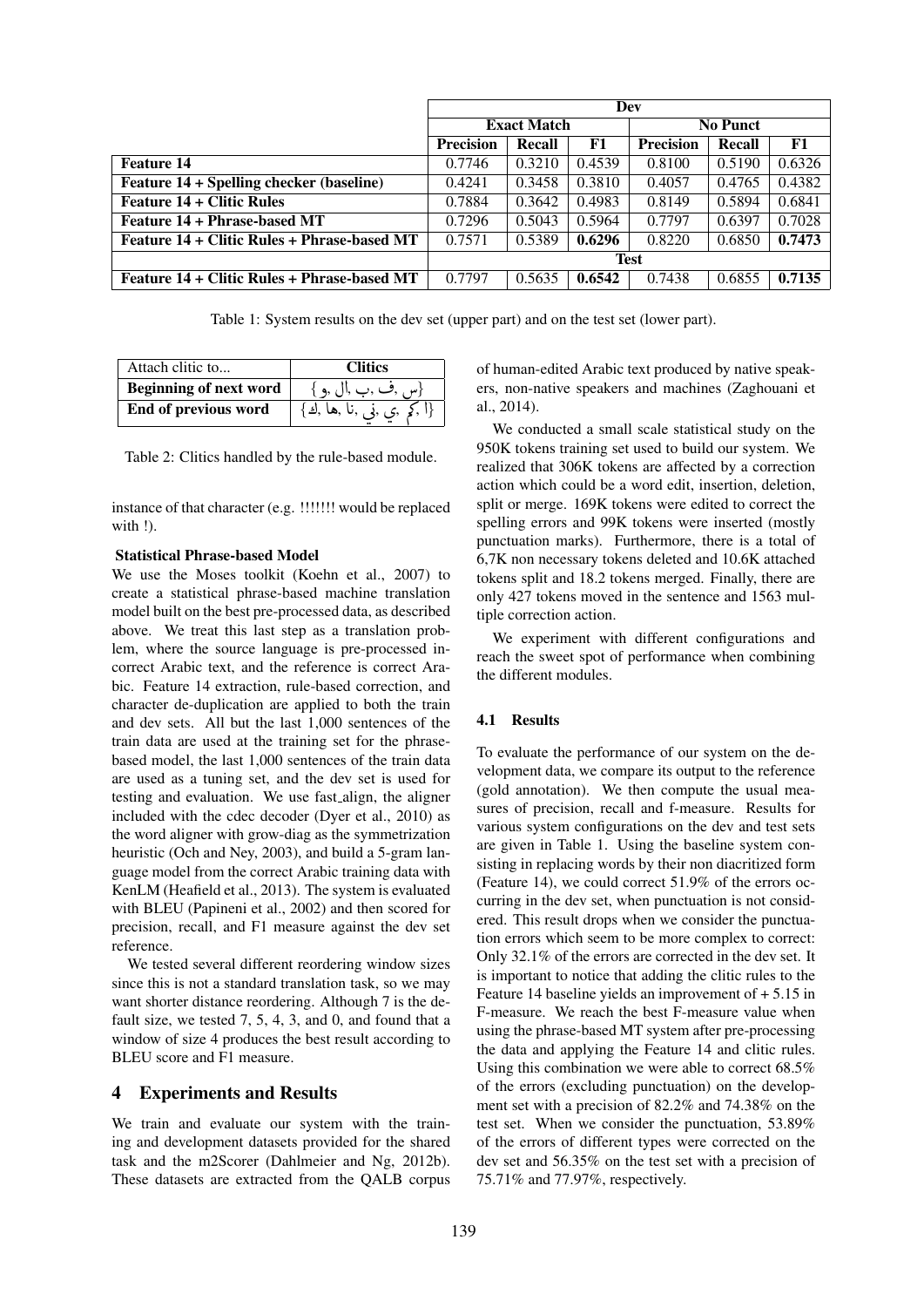#### 5 Error Analysis and Discussion

When building error correction systems, minimizing the number of cases where correct words are marked as incorrect is often regarded as more important than covering a high number of errors. Therefore, a higher precision is often preferred over higher recall. In order to understand what was affecting the performance, we took a closer look at our system output and translation tables to present some samples of errors that our system makes on development set.

#### 5.1 Out-of-vocabulary Words

This category includes words that are not seen by our system during the training which is a common problem in machine translation systems. In our system, most of out-of-vocabulary words were directly transferred unchanged from source to target. For example the word ۔<br>ة hanged Hom source to talgen 1 or okan.<br>السؤولية was not corrected to افلمسؤولية.  $\ddot{ }$  $\ddot{ }$ 

#### 5.2 Unnecessary Edits

In some cases, our system made some superfluous edits such as adding the definite article in cases where it is not required such as :

| Source            | أطباف المدينة             |
|-------------------|---------------------------|
| <b>Hypothesis</b> | الأطباف المدينة           |
| Reference         | أطياف المدينة (unchanged) |

Table 3: An example of an unnecessary addition of the definite article.

#### 5.3 Number Normalization

We observed that in some cases, the system did not normalize the numbers such as in the following case which requires some knowledge of the real context to understand that these numbers require normalization.

| Source            | 450000 ميغاوات |
|-------------------|----------------|
| <b>Hypothesis</b> | 450000 ميغاوات |
| Reference         | 450 ميغاوات    |

Table 4: An example of number normalization.

#### 5.4 Hamza Spelling

Even though our system corrected most of the Hamza spelling errors, we noticed that in certain cases they were not corrected, especially when the words without the Hamza were valid entries in the dictionary. These cases are not always easy to handle since only context and semantic rules can handle them.

#### 5.5 Grammatical Errors

In our error analysis we encountered many cases of uncorrected grammatical errors. The most frequent type

| Source            | واد الوطنية |
|-------------------|-------------|
| <b>Hypothesis</b> | ماد الوطنية |
| <b>Reference</b>  | واد الوط    |

Table 5: A sentence where the Hamza was not added above the Alif in the first word because both versions are valid dictionary entries.

is the case endings correction such as correcting the verbs in jussive mode when there is a prohibition particle (negative imperative) like the  $(Y)$  in the following examples :

| <b>Source</b>     | لا يضربوا علم |
|-------------------|---------------|
| <b>Hypothesis</b> | لا يضربوا علم |
| Reference         | لا يضربون علم |

Table 6: An example of a grammatical error.

#### 5.6 Unnecessary Word Deletion

According to the QALB annotation guidelines, extra words causing semantic ambiguity in the sentence should be deleted. The decision to delete a given word is usually based on the meaning and the understanding of the human annotator, unfortunately this kind of errors is very hard to process and our system was not able to delete most of the unnecessary words.

| <b>Source</b>     | هل سنشهد وضعا أيديهما مشينا آخر        |
|-------------------|----------------------------------------|
| <b>Hypothesis</b> | هل سنشهد وضعا <b>أيديهما</b> مشينا آخر |
| Reference         | هل سنشهد وضعا مشينا أخر                |

Table 7: An example of word deletion.

## 5.7 Adding Extra Words

Our analysis revealed cases of extra words introduced to some sentences, despite the fact that the words added are coherent with the context and could even improve the overall readability of the sentence, they are uncredited correction since they are not included in the gold standard. For example :

| <b>Source</b> | ضرب سمعة الحيش السوري                   |
|---------------|-----------------------------------------|
|               | ضرب سمعة الحيش السوري الحر   Hypothesis |
| Reference     | ضرب سمعة الحيش السوري                   |

Table 8: An example of the addition of extra words.

#### 5.8 Merge and Split Errors

In this category, we show some sample errors of necessary word splits and merge not done by our system. The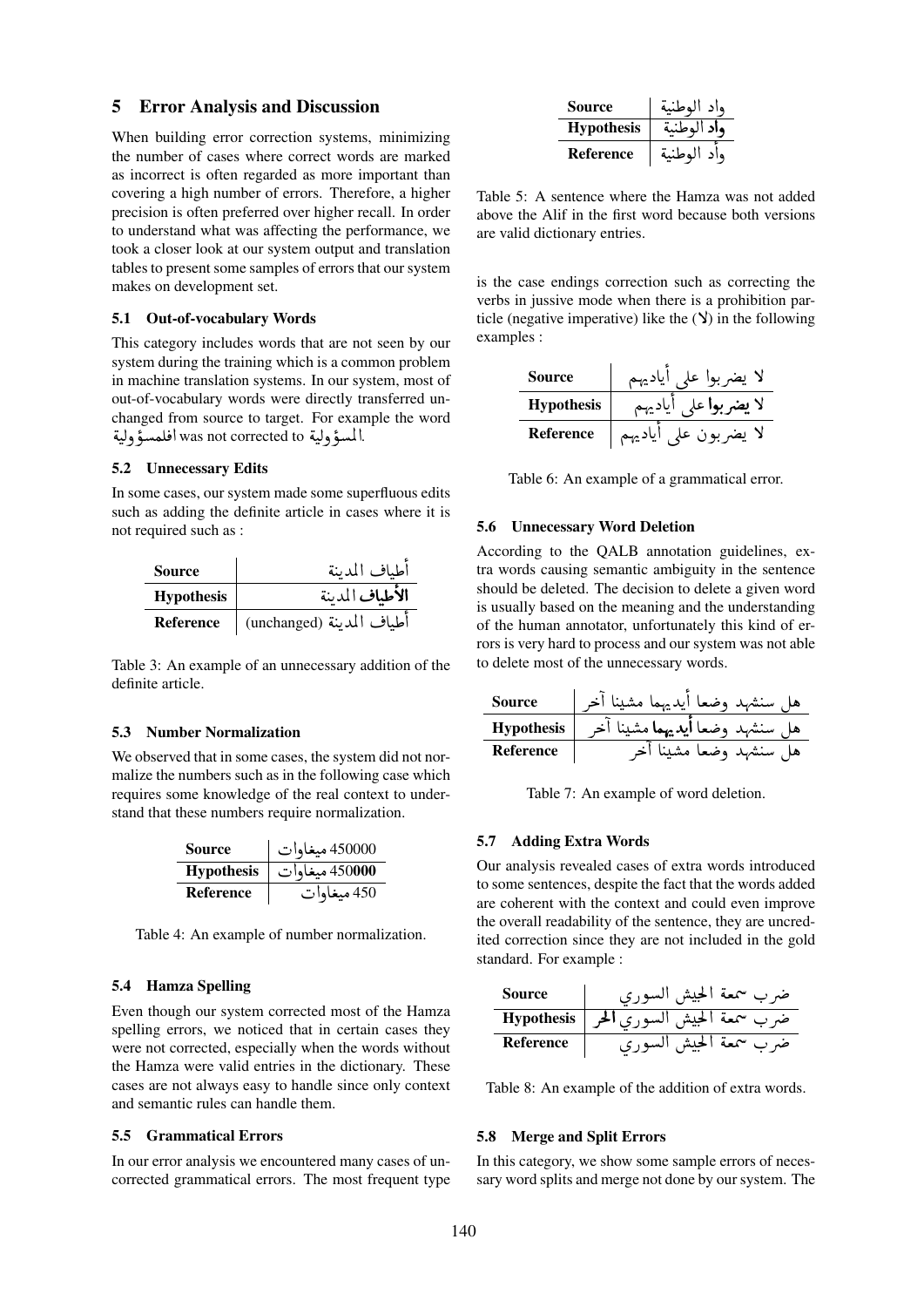word خصوصا بعد should have been split as خصوصابعد . . and the word  $\lambda$  Should have been merged to appear  $\alpha$ s one word as in  $\lambda$ .

## 5.9 Dialectal Correction Errors

Dialectal words are usually converted to their Modern Standard Arabic (MSA) equivalent in the QALB corpus, since dialectal words are rare, our system is unable to detect and translate the dialectal words to the MSA as in the expression مب زين that is translated in the  $\ddot{\cdot}$ .<br>غیر زین gold standard to <u>ب</u><br>.  $\ddot{\phantom{0}}$  

## 6 Conclusion

We presented our CMUQ system for automatic Arabic text correction. Our system combines rule-based linguistic techniques with statistical language modeling techniques and a phrase-based machine translation method. We experiment with different configurations. Our experiments have shown that the system we submitted outperforms the baseline and we reach an F-score of 74.73% on the development set from the QALB corpus when punctuation is excluded, and 65.42% on the test set when we consider the punctuation errors . This placed us in the 3rd rank. We believe that our system could be improved in numerous ways. In the future, we plan to finalize a current module that we are developing to deal with merge and split errors in a more specific way. We also want to focus in a deeper way on the word movement as well as punctuation problems, which can produce a more accurate system. We will focus as well on learning further error correction models from Arabic Wikipedia revision history, as it contains natural rewritings including spelling corrections and other local text transformations.

## Acknowledgements

This publication was made possible by grants NPRP-09-1140-1-177 and NPRP-4-1058- 1-168 from the Qatar National Research Fund (a member of the Qatar Foundation). The statements made herein are solely the responsibility of the authors.

## References

- Mohamed I. Alkanhal, Mohamed Al-Badrashiny, Mansour M. Alghamdi, and Abdulaziz O. Al-Qabbany. 2012. Automatic Stochastic Arabic Spelling Correction With Emphasis on Space Insertions and Deletions. *IEEE Transactions on Audio, Speech & Language Processing*, 20(7):2111–2122.
- Mohammed Attia, Pavel Pecina, Younes Samih, Khaled Shaalan, and Josef van Genabith. 2012. Improved Spelling Error Detection and Correction for Arabic. In *Proceedings of COLING 2012: Posters*, pages 103–112, Mumbai, India.
- Daniel Dahlmeier and Hwee Tou Ng. 2012a. A Beam-Search Decoder for Grammatical Error Correction. In *Proceedings of the 2012 Joint Conference on Empirical Methods in Natural Language Processing and Computational Natural Language Learning*, pages 568–578, Jeju Island, Korea.
- Daniel Dahlmeier and Hwee Tou Ng. 2012b. Better Evaluation for Grammatical Error Correction. In *NAACL HLT '12 Proceedings of the 2012 Conference of the North American Chapter of the Association for Computational Linguistics: Human Language Technologies*, pages 568–572.
- Robert Dale. 1997. Computer Assistance in Text Creation and Editing. In *Survey of the state of the art in Human Language Technology*, chapter 7, pages 235–237. Cambridge University Press.
- Chris Dyer, Jonathan Weese, Hendra Setiawan, Adam Lopez, Ferhan Ture, Vladimir Eidelman, Juri Ganitkevitch, Phil Blunsom, and Philip Resnik. 2010. cdec: A Decoder, Alignment, and Learning Framework for Finite-state and Context-free Translation Models. In *Proceedings of the ACL 2010 System Demonstrations*, pages 7–12, Uppsala, Sweden.
- A. R. Golding and D. Roth. 1999. A Winnow Based Approach to Context-Sensitive Spelling Correction. *Machine Learning*, 34(1-3):107–130.
- Nizar Habash. 2008. Four Techniques for Online Handling of Out-of-Vocabulary Words in Arabic-English Statistical Machine Translation. In *Proceedings of ACL-08: HLT, Short Papers*, pages 57–60, Columbus, Ohio.
- Bassam Haddad and Mustafa Yaseen. 2007. Detection and Correction of Non-words in Arabic: a Hybrid Approach. *International Journal of Computer Processing of Oriental Languages*, 20(04):237–257.
- Ahmed Hassan, Sara Noeman, and Hany Hassan. 2008. Language Independent Text Correction using Finite State Automata. In *Proceedings of the Third International Joint Conference on Natural Language Processing (IJCNLP 2008)*, pages 913–918, Hyderabad, India.
- Kenneth Heafield, Ivan Pouzyrevsky, Jonathan H. Clark, and Philipp Koehn. 2013. Scalable Modfied Kneser-Ney Language Model Estimation. In *In Proceedings of the Association for Computational Linguistics*, Sofia, Bulgaria.
- Philipp Koehn, Hieu Hoang, Alexandra Birch, Christopher Callison-Burch, Marcello Federico, Nicola Bertoldi, Brooke Cowan, Wade Shen, Christine Moran, Richard Zens, Christopher Dyer, Ondrej Bojar, Alexandra Constantin, and Evan Herbst. 2007. Moses: Open Source Toolkit for Statistical Machine Translation. In *Proceedings of the 45th Annual Meeting of the Association for Computational Linguistics Companion Volume Proceedings of the Demo and Poster Sessions*, pages 177–180, Prague, Czech Republic.